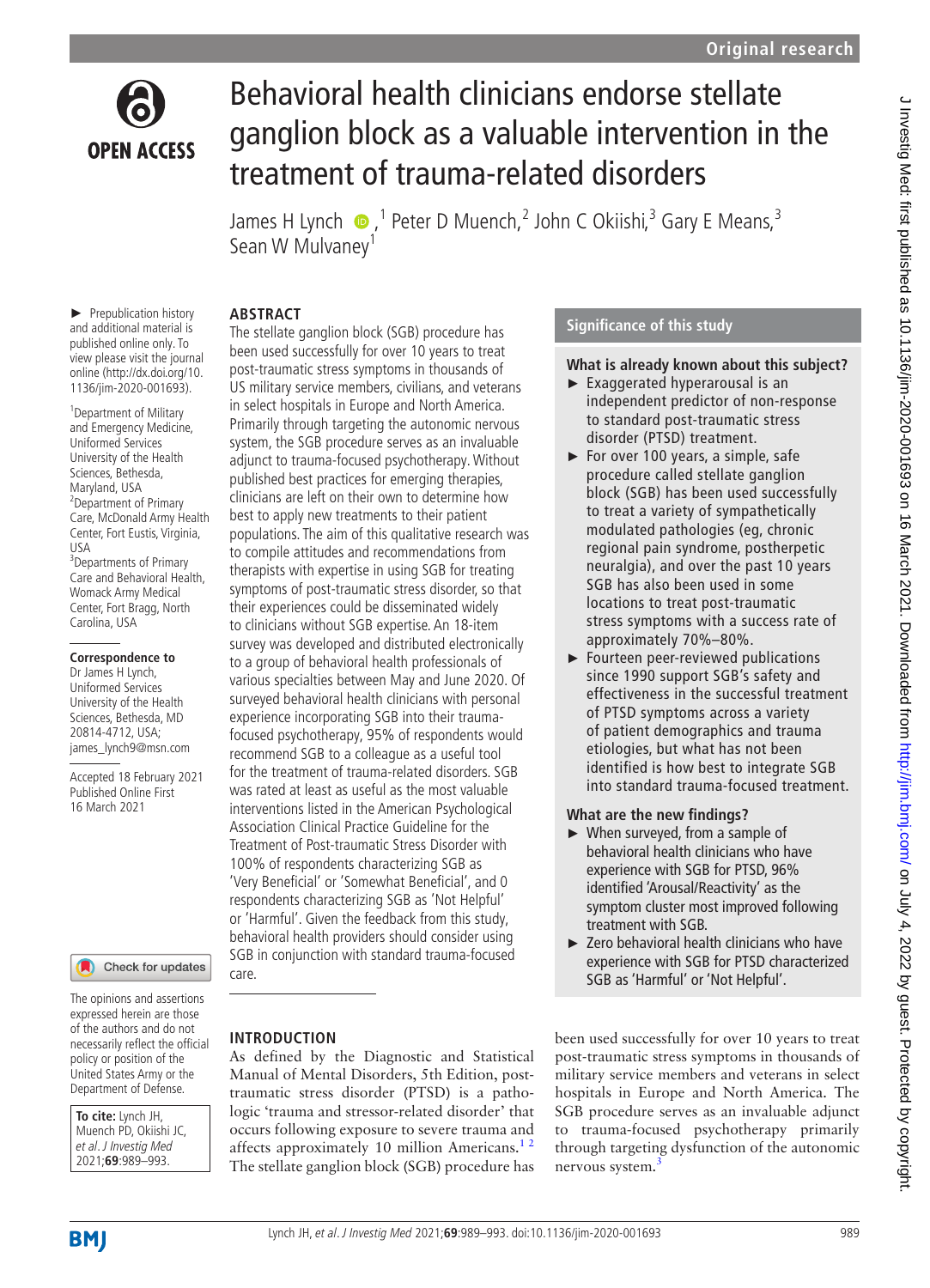# **Significance of this study**

► Among all of the psychological interventions in the 2017 American Psychological Association Clinical Practice Guideline for the Treatment of PTSD in Adults, SGB was perceived to be at least as useful as the highest rated standard interventions when behavioral health clinicians with SGB experience were surveyed.

#### **How might these results change the focus of research or clinical practice?**

- ► While anecdotes do not replace higher level evidence, lessons gathered from the select group of behavioral health clinicians with SGB expertise provide the reader with valuable experience in how best to integrate this emerging modality into standard trauma-focused care.
- $\blacktriangleright$  The overwhelming positive responses in this survey on the value of SGB in trauma-focused care should, at a minimum, encourage further exploration from clinicians who care for patients suffering with such a challenging condition to treat as PTSD.

SGB is an injection of local anesthetic in the neck to temporarily block the cervical sympathetic trunk which controls the body's fight-or-flight response. This outpatient procedure, performed primarily under ultrasound guidance, takes less than 30 minutes and has immediate effects. Adverse events from an inadvertent intravascular injection (eg, seizure), hematoma, and pneumothorax are potential complications, but are exceedingly rare under real-time ultrasound guidance. More common potential minor side effects include temporary hoarseness, globus, or rarely headache. Additionally, signs of Horner's syndrome (ptosis, anhidrosis, miosis, and scleral injection) are expected to occur after every successful SGB and resolve within hours as the local anesthetic wears off.<sup>[4](#page-4-0)</sup>

Specific for this indication, the SGB procedure has been evaluated in 14 peer-reviewed publications since 1990, including a multicenter randomized clinical trial in 2019, supporting this modality's safety and effectiveness in the successful treatment of PTSD symptoms across a variety of patient demographics and trauma etiologies.<sup>4-17</sup> Though 1 small trial showed the effects of SGB were equivalent to a sham injection, it should be noted that the SGB arm in this study still demonstrated an 8-point reduction in PTSD checklist (PCL) scores at 1 month.<sup>16</sup> While many of these early studies are level 2 or 3 evidence, a collective examination of all studies demonstrates consistent findings with respect to safety, onset of relief, magnitude of effect, and success rates.

Despite the growing evidence to support adding this novel procedure to trauma-focused care, many providers, especially outside of military communities, are resistant to adopt SGB as a potential adjunct to their practice. Without published best practices for emerging therapies, clinicians are left on their own to determine how best to apply new treatments to their patient populations. To date, there are no clear recommendations based on the collective experiences of behavioral health professionals who have referred

their patients for SGB as a key adjunct in their treatment of trauma-related disorders.

The purpose of this study is to begin defining best practices for SGB in trauma-focused treatment. To start, we have consolidated collective responses from psychiatrists and seasoned psychotherapists who have been using SGB to complement their patient care. Through a collaborative approach, we gain insight into optimal treatment for our patients.

# **MATERIALS AND METHODS**

## **Subjects**

To survey a broad representation of behavioral health professionals who have experience with SGB, we contacted all of the military, Veterans Affairs, and civilian centers known to provide SGB for PTSD. We then solicited contact information for the behavioral health providers who closely collaborate with providers who conduct the blocks. Of note, there are several pain centers who conduct many SGBs for post-traumatic stress symptoms, but who do not have close collaboration with their patients' mental health providers. In many cases, their patients' therapists are unknown to them. This occurs when a patient self-refers for SGB or if a patient's primary care provider refers for SGB without involving the patient's therapist—omitting a critical step in collaborative care. As a result, we identified approximately 50 psychologists, psychiatrists, psychiatric nurse practitioners, and licensed clinical social workers (LCSW) with experience caring for patients who had been treated with SGB for trauma-related conditions. The respondents were a mix of both civilian and military clinicians from private and government sectors practicing in the USA and Europe.

## **Procedure**

An 18-item survey was distributed electronically to this group of select behavioral health professionals of various specialties between May and June 2020. We asked respondents experienced with using SGB as a treatment adjunct for patients with trauma-related conditions to share their personal experiences and perceptions of SGB. The intent of this survey was to answer questions that would be commonly asked by providers with no experience incorporating SGB into their practice. Our survey may be found in [online supplemental file 1](https://dx.doi.org/10.1136/jim-2020-001693).

## **RESULTS**

Out of 53 providers solicited, we received responses from 27. The breakdown by specialty was: psychologists=10, psychiatrists=7, LCSW=4, psychiatric nurse practitioners=2, and anesthesia/pain providers=4. In this analysis, we omitted the results of the 4 respondents who identified as 'Anesthesia/Pain' because the intent of the survey was to obtain opinions from behavioral health providers only [\(figure](#page-2-0) 1). SGB experience levels varied. Four providers had treated less than 10 patients with SGB, 7 providers had between 10 and 25, seven had between 26 and 50, while 5 providers had experience with over 50 SGB patients.

Overall, 95% (22 out of 23) of respondents would recommend SGB to a colleague. When describing SGB, 65% of respondents characterized this procedure as 'Very Beneficial' while 30% considered SGB 'Somewhat Helpful'.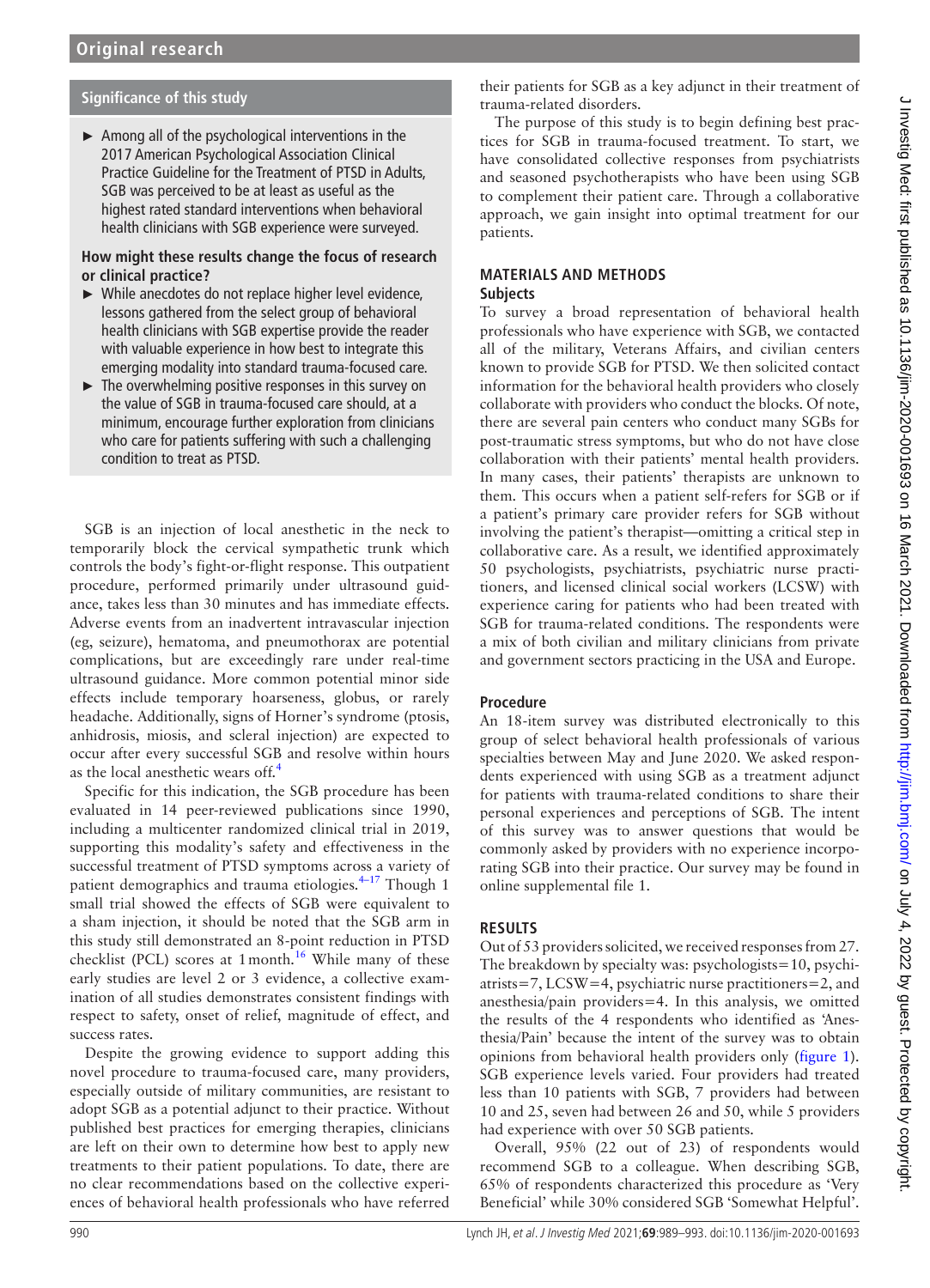

<span id="page-2-0"></span>**Figure 1** Survey respondents by specialty. LCSW, licensed clinical social worker; NP, nurse practitioner.

No respondents (0 out of 23) classified SGB as 'Harmful' or 'Not Helpful'. When asked for which post-traumatic stress symptom is SGB most helpful, 96% of respondents identified 'Arousal/Reactivity' over the other 3 clusters of 'Re-experiencing', 'Avoidance', and 'Negative Thoughts'. This is consistent with previously published studies and suggests there may be a deliberate purpose here for SGB as an adjunct to psychotherapy.<sup>[15](#page-4-2)</sup> Several scenarios were presented to determine when during the course of treatment it would be appropriate to refer a patient for an SGB procedure. Over 80% of the time, respondents were either 'likely' or 'very likely' to refer a patient for SGB at any course of their therapy. The exception to this was for patients who have never been treated with therapy or medications for trauma-related symptoms, and in this case, greater than half of respondents (55%) would still refer a patient with a trauma-related disorder for SGB even before beginning therapy or medications.

Respondents were asked their opinions on the usefulness of the psychological interventions listed in the 2017 American Psychological Association (APA) Clinical Practice Guideline (CPG) for the Treatment of Post-traumatic Stress Disorder (PTSD) in Adults as well as the usefulness of SGB. Our cohort of behavioral health providers noted SGB to be at least as useful as the other top interventions surveyed [\(figure](#page-2-1) 2). Results yielded 100% of respondents characterizing SGB as 'Very Beneficial' or 'Somewhat Beneficial' and 0 respondents characterizing SGB as 'Not Helpful' or 'Harmful'. In total, SGB was favored over all 8 modalities endorsed for PTSD treatment in the CPG, including medications, eye movement desensitization and reprocessing therapy, cognitive–behavioral therapy, cognitive processing therapy, and prolonged exposure therapy.



<span id="page-2-1"></span>Figure 2 Usefulness of SGB and American Psychological Association PTSD Clinical Practice Guideline recommended interventions.<sup>[23](#page-4-3)</sup> BEP, brief eclectic psychotherapy; CBT, cognitive–behavioral therapy; CPT, cognitive processing therapy; CT, cognitive therapy; EMDR, eye movement desensitization and reprocessing therapy; Meds, medications; NET, narrative exposure therapy; PE, prolonged exposure therapy; PTSD, post-traumatic stress disorder; SGB, stellate ganglion block.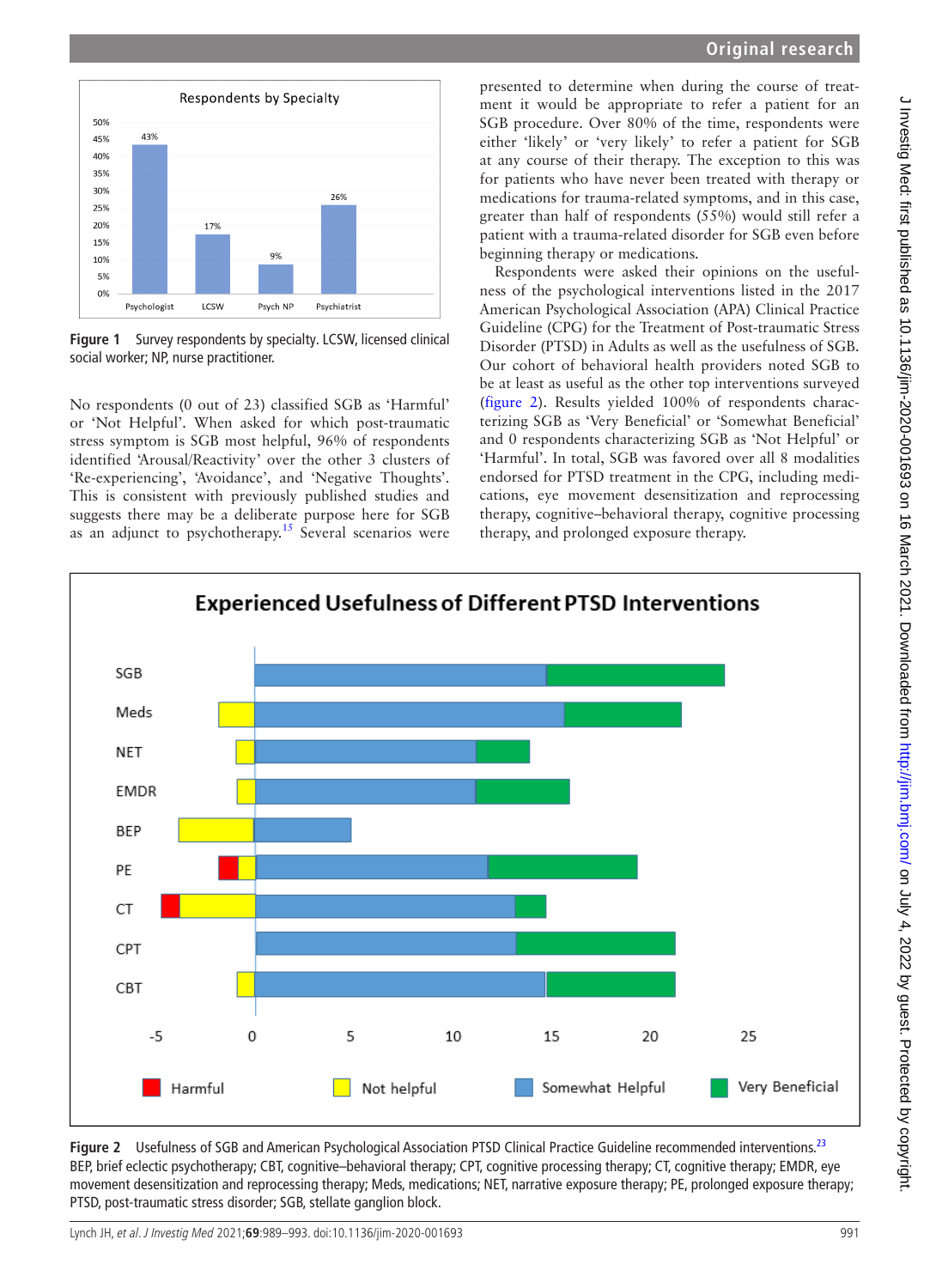## **DISCUSSION**

This is the first published record of behavioral health clinicians' attitudes and experiences with SGB in the care of patients with trauma-related conditions. As with any survey-based study, the results and conclusion presented here require careful interpretation. Qualitative research such as this study may be used to understand how a particular phenomenon is perceived by survey respondents while attempting to discover beliefs, values, or motivations about the topic being surveyed. These methods can be employed when little knowledge exists about a particular research area and can also generate hypotheses for future quantitative research. $^{18}$  This study solicited information from a select group of behavioral health providers with a niche experience in an emerging therapy, so biases will certainly exist. This does not mean that the information is not valuable. Rather, it is precisely this type of investigation that can develop hypotheses which are so critical to advancing innovation in mental healthcare.

There are several strengths of this study. When conducting this qualitative study, close consideration was given to recommendations published elsewhere on a variety of factors influencing the survey design and response rate, including survey delivery, survey completion, and survey return.<sup>[19](#page-4-5)</sup> Average response rates for online surveys in general range from  $20\%$  $20\%$  to  $30\%$ .<sup>20</sup> In this case, the response rate was almost 50%, which is consistent with response rates of counseling and clinical psychology surveys.<sup>2</sup>

There are several limitations to this study. As with survey designs in general, selection bias may occur due to a higher response rate in those clinicians with either favorable or unfavorable experiences with SGB. It can be difficult to ascertain if the 23 respondents truly represent the attitudes of the 53 clinicians we originally contacted. As SGB is still an emerging intervention in mental healthcare, relatively few locations in the world have experience with this procedure being used in conjunction with therapy for post-traumatic stress symptoms. Due to this, our sample size was small. Our survey did not solicit any information on patients other than their diagnosis; therefore, we have no demographic information to define our respondents' patients to help readers with generalizability. However, as the literature demonstrates, SGB has been used successfully in a wide variety of patient demographic groups, ages, and trauma history.<sup>4</sup>

The authors acknowledge that SGB should not be used in isolation, but rather as part of a comprehensive treatment plan involving various medical and behavioral health modalities.<sup>22</sup> Therefore, comparing the usefulness of SGB directly to other psychological interventions is intended to be illustrative only and not meant to recommend an 'either/ or' strategy. These comparisons should be instructive to clinicians with experience in a variety of standard PTSD psychological interventions.

## **CONCLUSION**

SGB has been used successfully over the past 10 years to treat thousands of patients suffering from post-traumatic stress, yet there is still no guidance to therapists on how to integrate this therapy into their treatment. Based on this survey of behavioral health clinicians with firsthand

experience using SGB for their patients with trauma-related conditions, there are several valuable conclusions worthy of further investigation: (1) 96% of respondents identified 'Arousal/Reactivity' as the symptom cluster most improved with SGB, (2) 0 respondents characterized SGB as 'Harmful' or 'Not Helpful', and (3) among all of the psychological interventions in the 2017 APA CPG for the Treatment of PTSD in Adults, SGB was perceived to be at least as useful as the highest rated standard interventions.

Given the feedback from this study in addition to the evidence already published on this topic, behavioral health providers should consider using SGB in conjunction with standard trauma-focused care.

**Acknowledgements** The authors thank Dr Shane Larson, MD, and Dr Lisa Odom, PsyD, for their critical review of this manuscript.

**Contributors** JHL served as lead and corresponding author responsible for conception, design, and subject recruitment. PDM collected and analyzed aggregate data for graphical display. JHL, PDM, JCO, GEM, and SWM each had substantial contributions to the acquisition, analysis, and interpretation of data for the work. All authors were involved in revising the work critically for important intellectual content and each had final approval of the version to be published.

**Funding** The authors have not declared a specific grant for this research from any funding agency in the public, commercial or not-for-profit sectors.

**Disclaimer** The opinions and assertions expressed herein are those of the authors and do not necessarily reflect the official policy or position of the US Army or the Department of Defense.

**Competing interests** None declared.

**Patient consent for publication** Not required.

**Ethics approval** The survey was approved for use by the US Army Human Research Protections Office (AHRPO, Falls Church, Virginia, IORG00003554) and was conducted through an anonymous online platform (SurveyMonkey). Subjects were consented for the use of their deidentified data in the survey analysis.

**Provenance and peer review** Not commissioned; externally peer reviewed.

**Data availability statement** All data relevant to the study are included in the article or uploaded as supplementary information.

**Supplemental material** This content has been supplied by the author(s). It has not been vetted by BMJ Publishing Group Limited (BMJ) and may not have been peer-reviewed. Any opinions or recommendations discussed are solely those of the author(s) and are not endorsed by BMJ. BMJ disclaims all liability and responsibility arising from any reliance placed on the content. Where the content includes any translated material, BMJ does not warrant the accuracy and reliability of the translations (including but not limited to local regulations, clinical guidelines, terminology, drug names and drug dosages), and is not responsible for any error and/or omissions arising from translation and adaptation or otherwise.

**Open access** This is an open access article distributed in accordance with the Creative Commons Attribution Non Commercial (CC BY-NC 4.0) license, which permits others to distribute, remix, adapt, build upon this work noncommercially, and license their derivative works on different terms, provided the original work is properly cited, an indication of whether changes were made, and the use is non-commercial. See: [http://creativecommons.org/](http://creativecommons.org/licenses/by-nc/4.0/) [licenses/by-nc/4.0/](http://creativecommons.org/licenses/by-nc/4.0/).

## **ORCID iD**

James H Lynch<http://orcid.org/0000-0003-1221-5300>

## **REFERENCES**

- <span id="page-3-0"></span>1 American Psychiatric Association. Diagnostic and statistical manual of mental disorders (DSM-5®). American Psychiatric Pub 2013.
- 2 American Psychiatric Association. Posttraumatic stress disorder (PTSD). Available:<https://www.psychiatry.org/patients-families/ptsd/what-is-ptsd> [Accessed 24 Oct 2020].
- <span id="page-3-1"></span>3 Lipov EG, Joshi JR, Sanders S, et al. A unifying theory linking the prolonged efficacy of the stellate ganglion block for the treatment of chronic regional pain